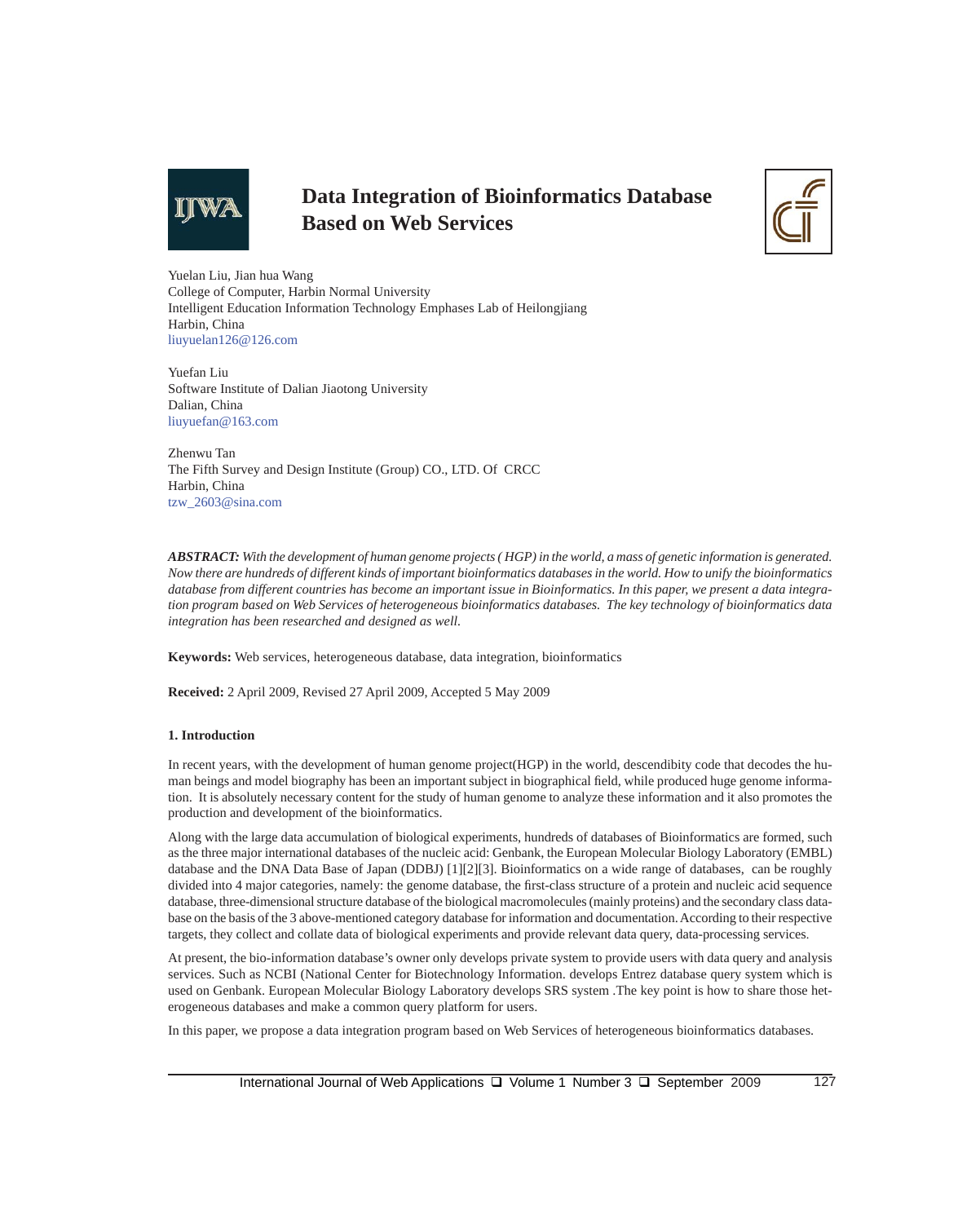#### **2. Web Services Technology**

Web services describes a standardized way of integrating Web-based applications using the XML(extensible markup language), SOAP(Simple Object Access Protocol), WSDL(Web Services Description Language) and UDDI (Universal Discover, Description and Integration) open standards over an Internet protocol backbone<sup>[4]</sup>. XML is used to tag the data, SOAP is used to transfer the data, WSDL is used for describing the services available and UDDI is used for listing what services are available. Used primarily as a means for businesses to communicate with each other and with clients, Web services allow organizations to communicate data without intimate knowledge of each other's IT systems behind the firewall.

Unlike traditional client/server models, such as a Web server/Web page system, Web services do not provide the user with a GUI. Web services instead share business logic, data and processes through a programmatic interface across a network. The applications interface, not the users. Developers can then add the Web service to a GUI (such as a Web page or an executable program) to offer specific functionality to users.

Web services allow different applications from different sources to communicate with each other without time-consuming custom coding, and because all communication is in XML, Web services are not tied to any one operating system or programming language. For example, Java can talk with Perl , Windows applications can talk with UNIX applications.

Web services are sometimes called application services.

## **2.1. Web Services Architecture**

Web Services architecture is as followed in Figure 1.

Web Services consists of three components. Service providers: to provide services to register in order to make the service available; Service Agent: services exchange, the agent between service providers and the service requesters; service Requester: request services from service agent; use these services to create applications.

Web Services operations, including 3 operations. Publish / Unpublish: provider releases the registration of the registration service or releasing (removing) these services; Find: the requester asks service agents to find the implementation of the operation; the service requester describes the services; services agent distributes the matched result. Bind: Bind the service requester and service providers, so the requester can access and ask provider's services.

#### **2.2. Web Services Standards and Related Technology**

SOAP (Simple Object Access Protocol) is an XML-based communication protocol for information exchanges which is used in a decentralized and distributed network environment. Under this protocol, software components or applications can communicate through the standard HTTP protocol. The goal of the design is simplicity and scalability, which contributes to the process and a large number of heterogeneous interoperability among platforms, so that the existing applications can be used widely.



Figure 1. Web Services Architecture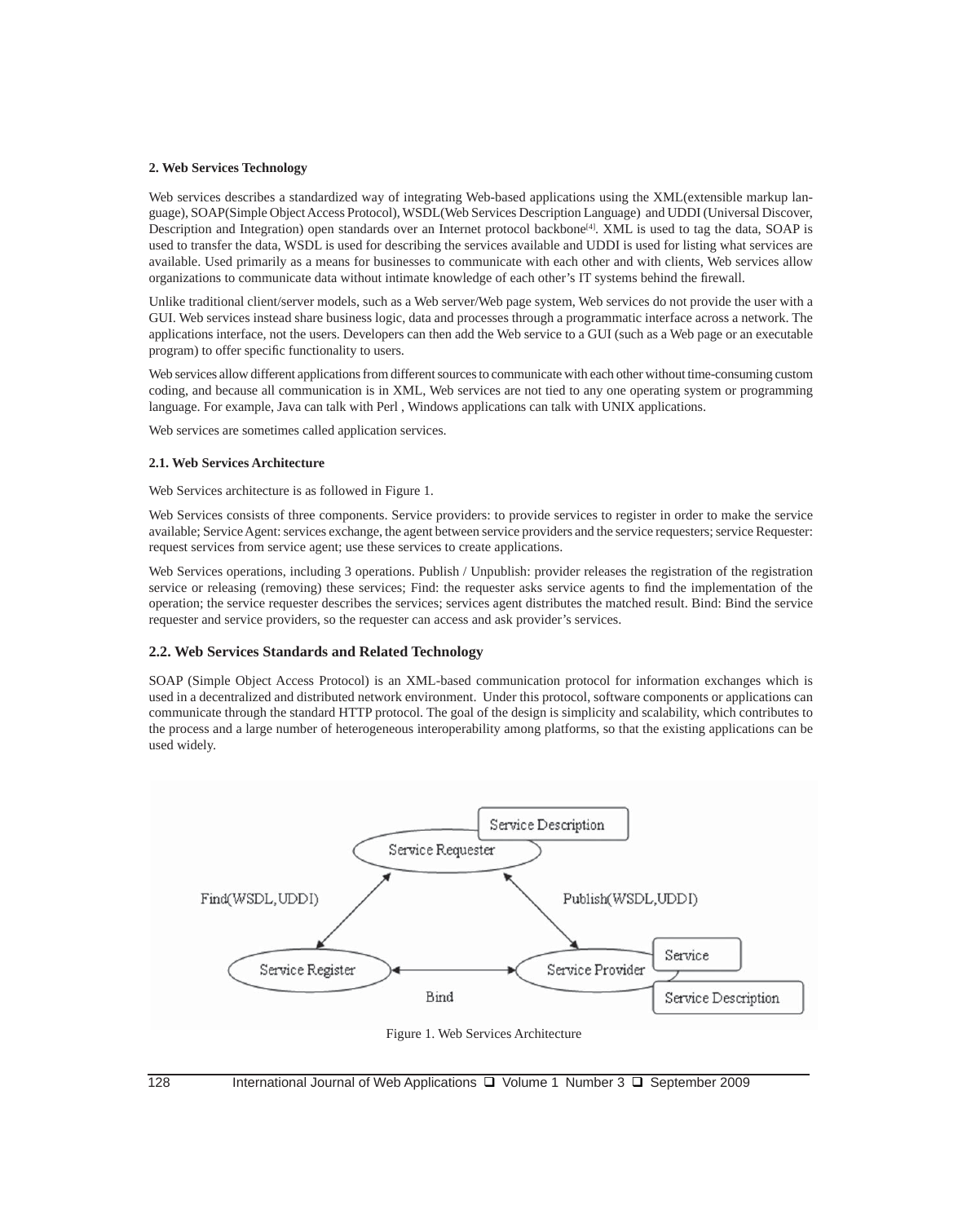Web services description language (WSDL) is an XML syntax, which provides a way of description for service providers, and it is a basic format of Web Services requests based on different protocols or encoding forms. WSDL services will be defined as a collection of network endpoints, or we can say a collection of ports.

UDDI(Universal Description, Discovery and Integration), A Web-based distributed directory that enables businesses to list themselves on the Internet and discover each other, similar to a traditional phone book's yellow and white pages.

UDDI is a directory service where companies can register and search for Web services.

- UDDI stands for Universal Description, Discovery and Integration
- UDDI is a directory for storing information about web services
- UDDI is a directory of web service interfaces described by WSDL
- UDDI communicates via SOAP
- UDDI is built into the Microsoft .NET platform

### **2.3. Application of Web Services**

Web Service is a dynamic, integrated program. All services can be dynamically found, bound and used through the UDDI standard. It is easy to adapt to changes in the system and it has increased the flexibility and scalability of the system and overcome the shortage of using RPC (Remote Procedure Call) and API(Application Program Interface) integration technology, which meet the requirements of the loose coupling. Web Services has the following advantages in solving the traditional problems:

It is real cross-platform, solving the problem of the interoperability which the traditional components of middleware technology can not solve.

| Application Layer      | Homology Analysis<br>Sequence Search<br>Sequence Alignment<br>$\cdots$ |
|------------------------|------------------------------------------------------------------------|
|                        |                                                                        |
| Data-Sharing Layer     | Public Database (SQL Server)                                           |
|                        |                                                                        |
| Data Integration Layer | Web Service                                                            |
|                        | Data download<br>Data Format Conversion<br>Loading data                |
|                        | Web Service<br>Web Service<br>Web Service                              |
| Heterogeneous database | <br>Gene ntology<br><b>Bioinformatics</b><br><b>Bioinformatics</b>     |

Figure 2. Data Integration Architecture of Heterogeneous Database

International Journal of Web Applications  $\Box$  Volume 1 Number 3  $\Box$  September 2009 129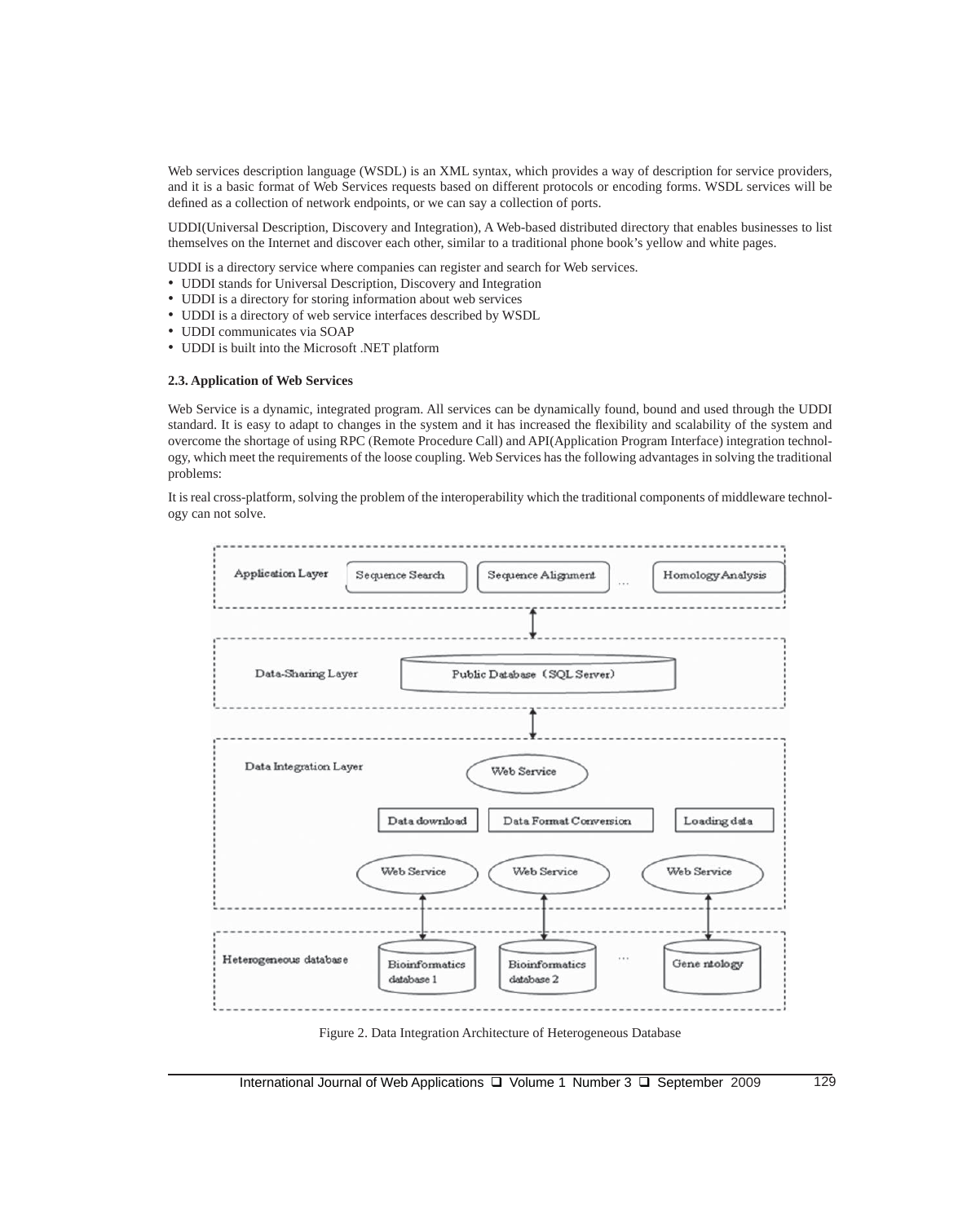The data is loosely coupled. Data service providers will be able to choose data services provided by outside, and they can also provide only part of the data. It is flexible and easy to change. The data can be used at any time. Web Services can change the traditional point-to-point data integration thoroughly in the integrated approach.

By using Web Services we will develop data services even more quick, easy and low cost. In the long run, Web Services applications achieve the function or method integration among the application programs. At the same time, there are a lot of development tools to support Web Services, such as: NET, Delphi, C + + Builder, J2EE, and so on, and all of them have offered the conditions for the development of Web Services.

Web services are widely used on a lot of domains because of those advantages. Aiming to the characteristic of heterogeneous database of multiple application system in universities, the authors in reference [5] proposed the data integration architecture of heterogeneous database based on Web Services. But they didn't research the key technology of data integration.. It can only unify heterogeneous data format but not solve the data languages issue.

We have put forward a number of heterogeneous bioinformatics database integration program based on Web Services. We research the key technology of Bioinformatics data integration and solve the different language issue by Gene Ontology.

#### **3. Heterogeneous databases of Bioinformatics integration program**

Heterogeneous bioinformatics database integration is process to share or integrate the database from the Internet users and a variety of bio-information database to create a more useful application of bio-information database. Heterogeneous data integration is the key and the bases to Bioinformatics and databases. it has two implications: interactive, sharing. From the interaction point of view, it is to deal with the interactive data from one data source to another, thus

it is the basement of the process of the system. In the view of sharing the data, it is to collect the different sources, formats, characteristics of the heterogeneous data to focus on a series of subject-oriented, integrated, relatively stable, historical data for the system so as to provide a full range of data sharing. Bioinformatics database data integration architecture is in Figure2.

#### **3.1. Heterogeneous database layer**

It refers to a variety of bio-information database. These operation environment, as well as data formats, semantic may be very different.

#### **3.2. Data integration layer**

Heterogeneous database data integration layer, that is, the Web Services layer, is the key to this paper. It mainly downloads biological information coming from different databases in XML format.

XML stands for extensible markup language. It was designed to transport and store data. XML tags are not predefined. You must define your own tags. It is designed to be self-descriptive.

With the XML technology's development, XML is used by most of the main bioinformatics database such as Genbank, DDBJ, EMBL, Swiss-Prot, PDB, GO[3][6]. All of them provide data output and download in XML format. Then the XML format data is mapped into the public database. The system's public database uses relation-type database SQL Server. Data integration layer links the distribution of heterogeneous databases and shared databases. And it uses the heterogeneous nature, distribution, complexity and the data structure of the DBMS. Data synchronization achieves the synchronization between heterogeneous databases and public databases.Web Services make data communication, interaction and sharing between heterogeneous databases and public database becoming possible. It is based on middleware design ideas of XML and Web Services to ensure the general and high reusability of data integration layer.

Data integration steps:

- (1) configure database sharing according to the distributing heterogeneous database structure information and the sharing requirement. grab sharing data from heterogeneous database automatically.
- (2) transfer the data into XML document.
- (3) send XML document to data integration server via Web Service. map the XML document into sharing database[7].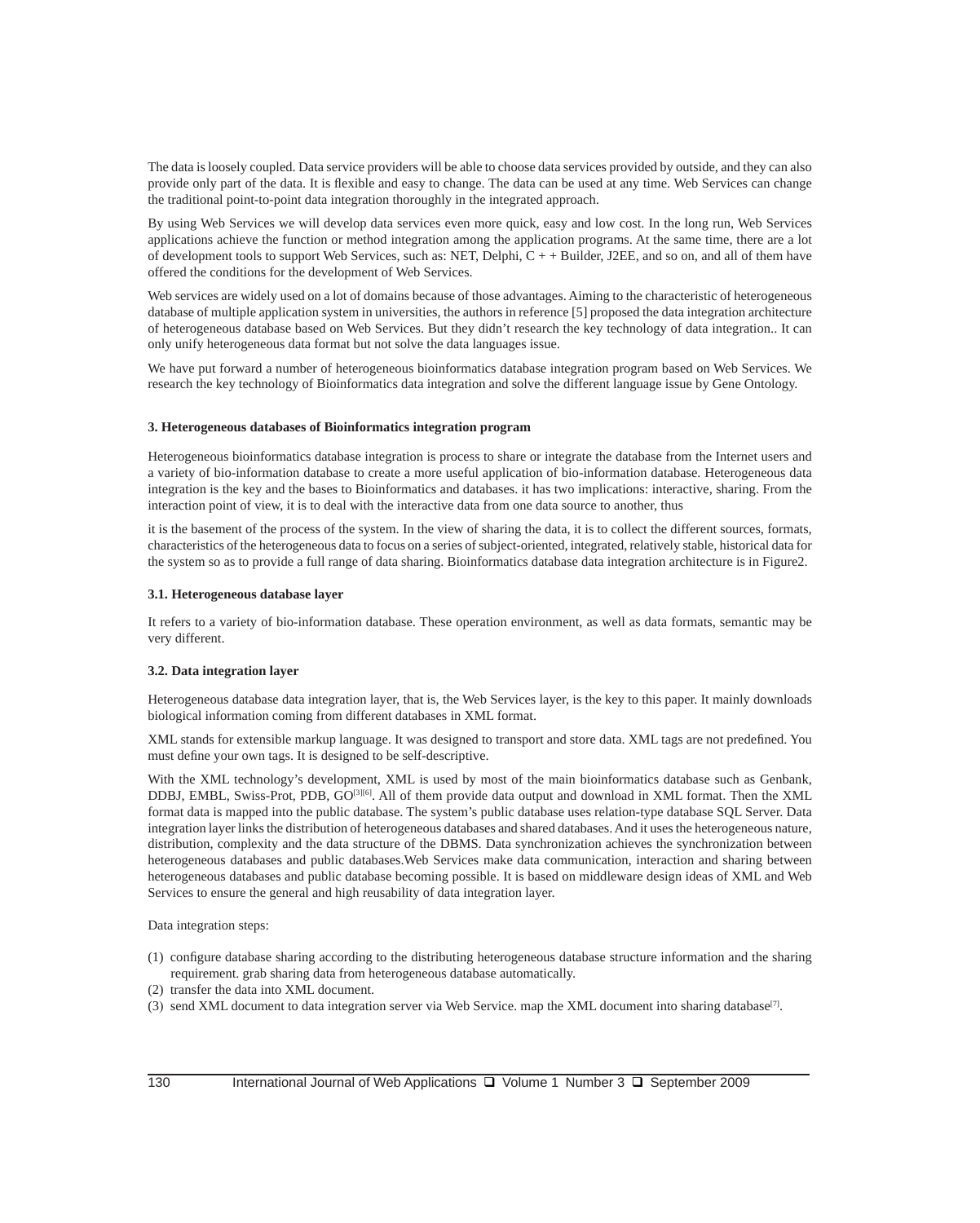```
<?xml version="1.0"?>
<!DOCTYPE INSDSet PUBLIC "-//NCBI//INSD INSDSeq /EN" http://www.ncbi.nlm.nih.gov/dtd/INSD _INSDSeq.
dtd >
<INSDSet>
<INSDSeq>
   <INSDSeq_locus>X87617</INSDSeq_locus>
   <INSDSeq_length>1497</INSDSeq_length>
   <INSDSeq_strandedness>double</INSDSeq_strandedness>
   <INSDSeq_moltype>DNA</INSDSeq_moltype>
   <INSDSeq_topology>linear</INSDSeq_topology>
   <INSDSeq_division>BCT</INSDSeq_division>
   <INSDSeq_update-date>21-JUL-1997</INSDSeq_ update-date>
   <INSDSeq_create-date>28-JUN-1996</INSDSeq_create-date>
   <INSDSeq_definition>Actinomycete (genus unknown) 16S ribosomal RNA</INSDSeq_definition>
   <INSDSeq_primary-accession>X87617</INSDSeq_primary-accession>
   <INSDSeq_accession-version>X87617.1</INSDSeq_accession-version>
   <INSDSeq_other-seqids>
     <INSDSeqid>emb|X87617.1|</INSDSeqid>
     <INSDSeqid>gi|1418292</INSDSeqid>
   </INSDSeq_other-seqids>
   <INSDSeq_keywords>
     <INSDKeyword>16S rRNA</INSDKeyword>
     <INSDKeyword>ribosomal RNA</INSDKeyword>
   </INSDSeq_keywords>
   <INSDSeq_source>Actinomycetaceae</INSDSeq_source>
   <INSDSeq_organism>Actinomycetaceae</INSDSeq_organism>
   <INSDSeq_taxonomy>Bacteria;Actinobacteria; Actinobacteridae;Actinomycetales; ctinomycineae</INSD-
Seq_taxonomy>
   <INSDSeq_references> 
     <INSDReference>
       <INSDReference_reference>1</INSDReference_reference>
       <INSDReference_authors>
         <INSDAuthor>Radajewski,S.M.</INSDAuthor>
         <INSDAuthor>Blackall,L.L.</INSDAuthor>
         <INSDAuthor>Duxbury,T.</INSDAuthor>
       </INSDReference_authors> <INSDReference_journal>Unpublished</INSDReference_journal>
     </INSDReference>
     <INSDReference>
       <INSDReference_reference>2</INSDReference_reference>
       <INSDReference_position>1..1497</INSDReference_position>
       <INSDReference_authors>
         <INSDAuthor>Radajewski,S.A.</INSDAuthor>
       </INSDReference_authors>
       <INSDReference_title>Direct Submission</INSDReference_title>
       <INSDReference_journal>Submitted (24-MAY-1995) S.A. Radajewski, The University of Sydney, Dept 
of Micriobiology, N.S.W., 2006 Sydney, AUSTRALIA</INSDReference_journal>
     </INSDReference> . . . . . .
```
Figure 3. Example XML Document of a DNA sequence

For example, use one DNA sequence XML document, which belongs to GENBAK's nucleic acid sequence database (see Figure 3)

We grab some major data and map into three tables of public database. See the results in table 1, table 2 and table 3.

| GI      | locus           | length | moltype    | topology          | $\cdots$<br>division | update-date | create-date                       | $\cdots$ | sequence                       |
|---------|-----------------|--------|------------|-------------------|----------------------|-------------|-----------------------------------|----------|--------------------------------|
| 1418292 | Y87617<br>A8701 | .497   | <b>DNA</b> | $\cdot$<br>linear | <b>BCT</b>           | $199^{-}$   | $28 - 1$<br>$\sim$ H IN.<br>1996- | $\cdots$ | tgatcctggctcaggacgaacgctggcggt |

Table 1. ACCDB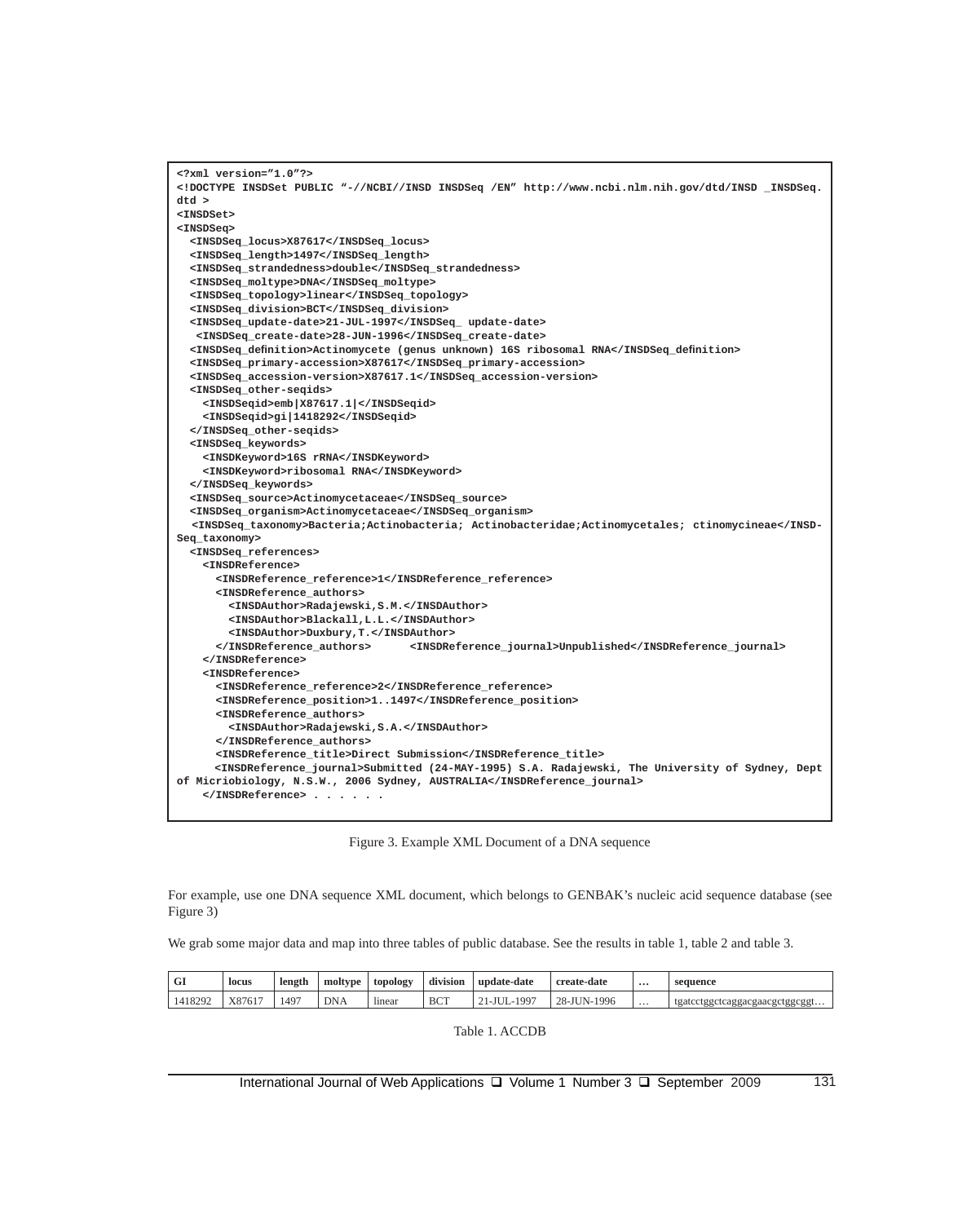| GI      | reference id      | author                                         | journal                                                                                                                        | title             |
|---------|-------------------|------------------------------------------------|--------------------------------------------------------------------------------------------------------------------------------|-------------------|
| 1418292 |                   | Radajewski, S.M. Blackall, L.L.<br>Duxbury, T. | Unpublished                                                                                                                    |                   |
| 1418292 | 2(base 1 to 1497) | Radajewski, S.A.                               | Submitted (24-MAY-1995) S.A. Radajewski, The<br>University of Sydney, Dept of Micriobiology, N.S.W.,<br>2006 Sydney, AUSTRALIA | Direct Submission |

## Table 2. REFERENCE

| GI      | feature key | location | qualname | qualvalue         |
|---------|-------------|----------|----------|-------------------|
| 1418292 | rRNA        | 11497    | product  | 16S ribosomal RNA |
| 1418292 | source      | 11497    | organism | Actinomycetaceae  |

Table 3. FEATURE

## **3.3 Public database layer**

We adopt large SQL Server database to create a Public database platform. Public database stores the data which need to be integrated and shared.

As there are different kinds of bio-information and the data of them are very confusing in biology meaning, one significant problem facing the integration the data is incompatible meaning. Biologists currently waste a lot of time and effort in searching for all of the available information about each small area of research. This is hampered further by the wide variations in terminology that may be common usage at any given time, which inhibit effective searching by both computers and people.

This system uses Gene Ontology as the different definition's integration method<sup>[8]</sup>. GO(Gene Ontology) is established by Gene Ontology Consortium, aimed at creating a word and phrases standard, which can be widely used in viable species and can identify and describe the function of genome and protein.

The Gene Ontology (GO) project is a collaborative effort to address the need for consistent descriptions of gene products in different databases.

|            | Edit window |                                                                                                                                                                                                                                  | $ \Box$ |
|------------|-------------|----------------------------------------------------------------------------------------------------------------------------------------------------------------------------------------------------------------------------------|---------|
| 1 N<br>2 N |             | A16SRRNA cactaggtcggcgtggaaggccatgccgatggaacaatgctgaagcagga<br>Unnamed gtgatccagccgcaccttccggtacggctaccttgttacgacttcgtcct<br>$-$ 10- $-$ 20- $-$ 30- $-$ 40- $-$ 50-                                                             |         |
| 1 N<br>2 N |             | A16SRRNA ttageggteagggtggaagetgetgagggagggaatgeecaateeggtag<br>Unnamed aatcgccagtcccaccttcgacgactccctcccttacgggttaggccatc<br>$-601 - 701 - 801 - 901 - 1001$                                                                     |         |
| 1 N<br>2 N |             | A16SRRNA ccgaagcccacaatggctgaaagtactgcactgcccgccacacatgttcc<br>Unnamed ggcttcgggtgttaccgactttcatgacgtgacgggcggtgtgtacaagg<br>$-110$ <sup>1</sup> $-120$ <sup>1</sup> $-130$ <sup>1</sup> $-140$ <sup>1</sup> $-150$ <sup>1</sup> |         |
| 1 N<br>2 N |             | A16SRRNA gggcccttgcataagtggcgtcgcaacgactagacgctaatgatcgctga<br>Unnamed cccgggaacgtattcaccgcagcgttgctgatctgcgattactagcgact<br>$-160$ <sup>1</sup> $-170$ <sup>1</sup> $-180$ <sup>1</sup> $-190$ <sup>1</sup> $-200$ <sup>1</sup> |         |
| 1 N<br>2 N |             | A16SRRNA ggctgaagtgccccagctcaacgtctggggctaggcttgactctggtcga<br>Unnamed ccgacttcacggggtcgagttgcagaccccgatccgaactgagaccagct<br>$-210$ $-220$ $-230$ $-240$ $-250$                                                                  |         |
| 1 N<br>2 N |             | A16SRRNA aaaaccctaagcgaggtggagtgccagagcgtcgggaaacatgaccggta<br>Unnamed ttttgggattcgctccacctcacggtctcgcagccctttgtactggccat                                                                                                        |         |
| 1 N<br>2 N |             | A16SRRNA acategtacgcacttegggttctgtatteccegtactactaaactgcagt<br>Unnamed tgtagcatgcgtgaagcccaagacataaggggcatgatgatttgacgtca<br>$-310$ $-320$ $-330$ $-340$ $-350$                                                                  |         |
| 1 N<br>2 N |             | A16SRRNA aggggtggaaggaggctcaactggggccgtcagagggtactcaggggtgg<br>Unnamed tecceacettectecgagttgaceccggcagteteccatgagtecceace<br>$-$ 360- $-$ 370- $-$ 380- $-$ 390- $-$ 400-                                                        |         |
| 1 N<br>T   |             | A16SRRNA tattgcacgaccgttgtaccttgctcccaacgcgagcaacgccctgaatt                                                                                                                                                                      |         |

Figure 4. Complement Sequence tools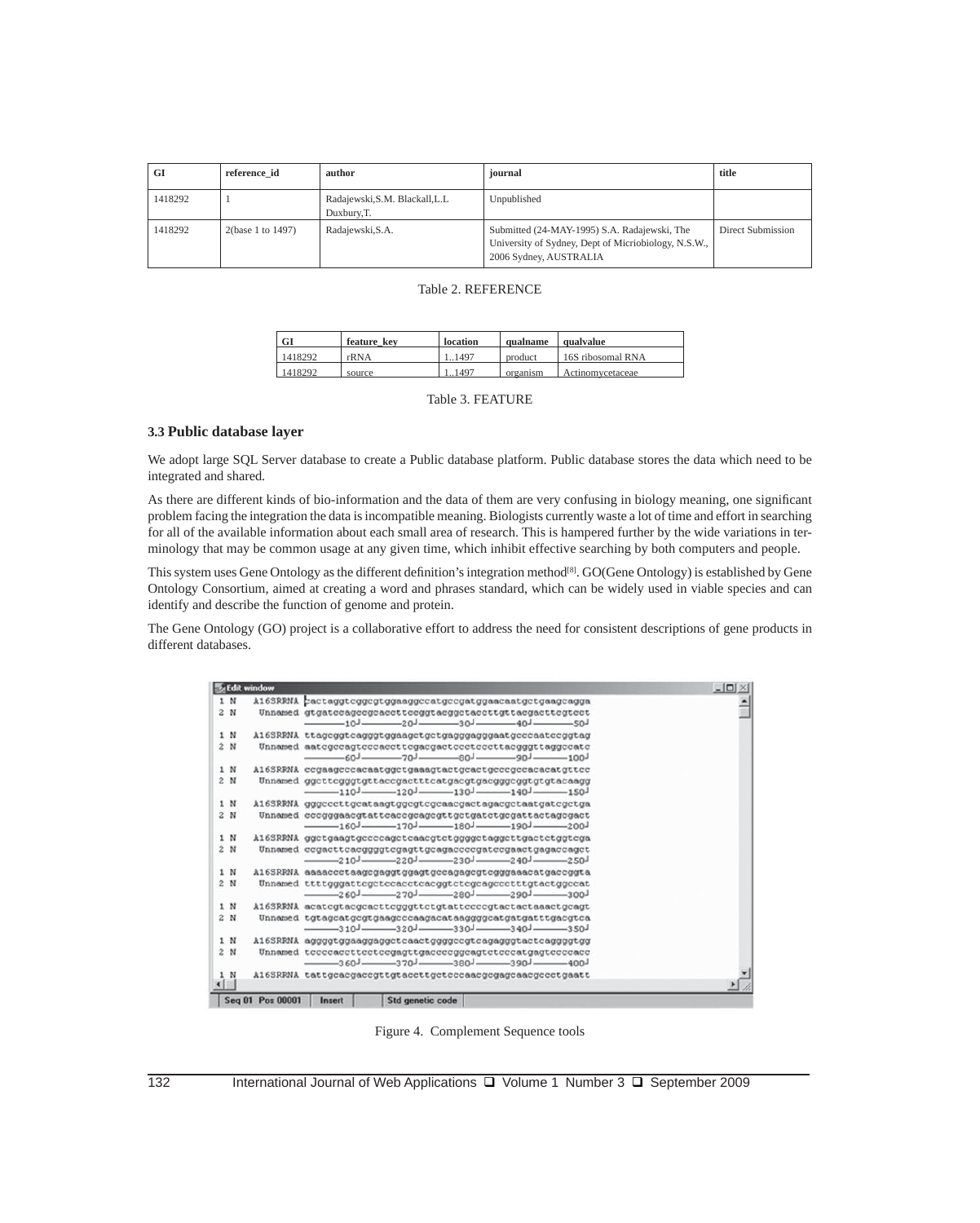| ClustalX (1.83)                                                                                                               | $ \Box$ $\times$                                                                                                                                                                                                                                                                                                                                 |
|-------------------------------------------------------------------------------------------------------------------------------|--------------------------------------------------------------------------------------------------------------------------------------------------------------------------------------------------------------------------------------------------------------------------------------------------------------------------------------------------|
| File Edit Alignment Trees Colors Quality Help                                                                                 |                                                                                                                                                                                                                                                                                                                                                  |
| Multiple Alignment Mode v                                                                                                     | Font Size: 14 -                                                                                                                                                                                                                                                                                                                                  |
| q1 46401741 r<br>$2300$<br>g1 5733517 gb<br>gi   2501431   sp<br>gi   5733518   gb<br>gi 405181 gb <br>6<br>gi   28804728   d | MVISÄEKOTVILKMAADENFYGKRIRATKIEVODDISKMVDTTKHSTAIODW<br>MOVFECVCIELCVYFFVCIFLCVFFCVCIELCVFFCVYFFVCVFFCVCFFVCV<br>MALKRIHKELNDLAODPPAOCSAGPVGEDMFHWOATIMGPNDSPYOGGAFFLT<br>MRCSHNWNIGQRQPRKRPLQQQQQHQLQQQTRAGSRSVNSRISVAQRVLAVFT<br>MWELTSAKINESLPRSTRMYSGGNLKNAQFSLLSSRELVNSYFDVNSGGGLD<br>MNILTGVVLISLLVAFSQAGHHTINATWWANITLVGPSDTPVTWYDKQGMQHC |
| ruler                                                                                                                         | $1, \ldots, 10, \ldots, 20, \ldots, 30, \ldots, 40, \ldots, 50, \ldots$                                                                                                                                                                                                                                                                          |
|                                                                                                                               |                                                                                                                                                                                                                                                                                                                                                  |

Figure 5. Multiple Sequence Alignment of Clustal

The GO project has developed three structured controlled vocabularies (ontologies) that describe gene products in terms of their associated biological processes, cellular components and molecular functions in a species-independent manner. There are three separate aspects to this effort: first, the development and maintenance of the ontologies themselves; second, the annotation of gene products, which entails making associations between the ontologies and the genes and gene products in the collaborating databases; and third, development of tools that facilitate the creation, maintenance and use of ontologies.

Through the access and storage of the needed data from heterogeneous database, The Gene Ontology (GO) project can provide real-time data for the top floor - a unified application layer to ensure high-availability systems.

GO and NCBI GOA provide related database mapping table for GO.

The target to establish the relations between biology database and GO is to make Gene Ontology become the biology base in relation-typed database to establish the relationship between different data, so that we can finally integrate different database in the meaning of biology.

## **3.4 Uniform application layer**

Based on bioinformatics database, we can provide users with a variety of applications, such as DNA and protein sequence search, the alignment right, homology analysis. Figure 4 shows the Complement Sequence tools , Figure 5 shows the Clustal Multiple Sequence Alignment .

## **4. Conclusion**

We can use Web Services technology to realize the integration of the bioinformatics database and set up a unified platform for the users. It will effectively solve the problems in using a variety of heterogeneous bioinformatics database.

## **References**

- [1] Dennis A. Benson, Ilene Karsch-Mizrachi, David J. Lipman, James Ostell, David L. (2005,). Wheeler, "GenBank," Nucleic Acids Res (Database issue), p. 34-38.
- [2] Kulikova T., Aldebert, P., Althorpe, N., Baker, W., Bates, K., Browne, P., van den Broek, A., Cochrane, G., Duggan, K., Eberhardt, R. et al, (2004,). The EMBL Nucleotide Sequence Database, Nucleic Acids Res, 32, p.27–30.2